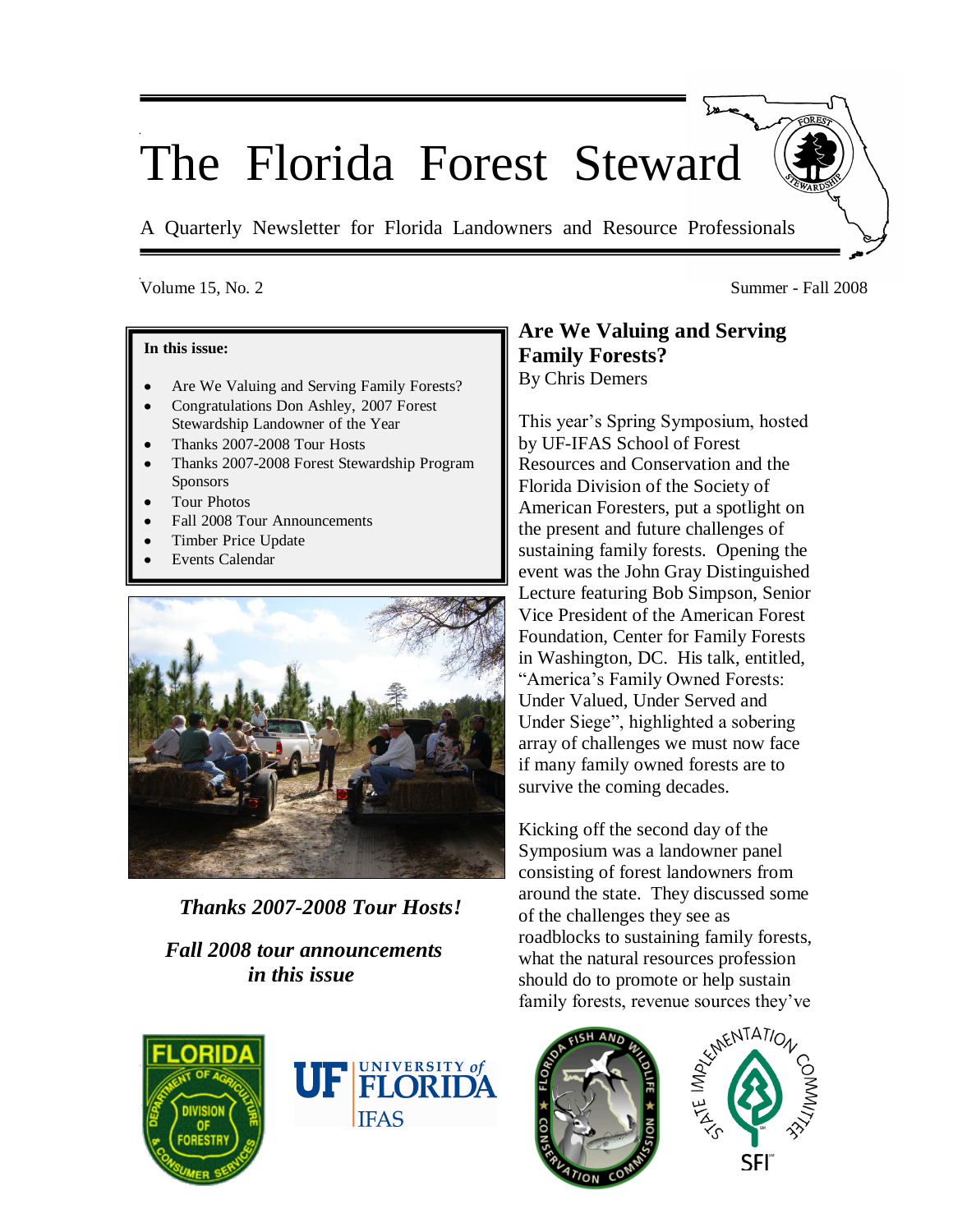taken advantage of, and important sources of information they use and recommend.

The USDA Forest Service predicts a loss of 44 million acres of family owned forest by the year 2030 – that's permanent loss of forest use to other uses. Why? This article will attempt to answer that question based on some of the discussions that took place at the Spring Symposium. We'll also discuss some recent developments that could lead to a brighter future.

#### **Family Forests are Under-valued**

According to Simpson, about 67% of Americans believe that the forest industry and Government own forests. If family forests are to be recognized for the values and services they provide, we must communicate to the public these important realities:

- 60% of commercially valuable forest land is owned by families,
- 60% of roundwood harvests in the U.S. are on family forests,
- Over 80% of all fresh water east of the Mississippi River falls on family forests, and
- Family forests are home to about 90% of our threatened and endangered species.

#### **Family Forests are Under-served**

This problem probably stems from the under-valued problem above, but other factors contribute as well. Funding for cost-share programs to assist family forests under the Farm Bill and state programs has been limited in past years. A good example of this was the Forest Land Enhancement Program (FLEP), which was underfunded and out of money before most could apply for assistance. This was due in large part to a catastrophic fire season for western states in 2005. See

#### <http://www.nrcs.usda.gov/programs/> to

review some of the new or reauthorized conservation programs in the 2008 Farm Bill.

One challenge that came out during the landowner panel is that there seems to be a lack of solidarity or organization for family forest owners. Most of the owners on the panel were members of organizations such as Florida Farm Bureau, Florida Cattlemen's Association or Florida Forestry Association but they are among a relative few that take advantage of such opportunities. Without a strong, unified voice the needs and concerns of family forest owners are not effectively communicated to policymakers.

Speaking from my own point-of-view from extension, forest landowners are a challenging group to serve because their needs and interests are diverse and, as would be expected, they operate very privately. We reach a very small percentage of this audience with our Stewardship programs each year, less than two percent. According to Brett Butler of the USDA Forest Service's Family Forest Research Center, only about eight percent of family forest owners, nationally, have a management plan and a little over twenty percent have sought some sort of advice from a natural resource professional. This group is largely unreached by many of the services and opportunities that are available to them. Much of the portion that is reached in Florida is reading this newsletter.

Another challenge, addressed by Butler, is that we are still learning how to communicate with family forest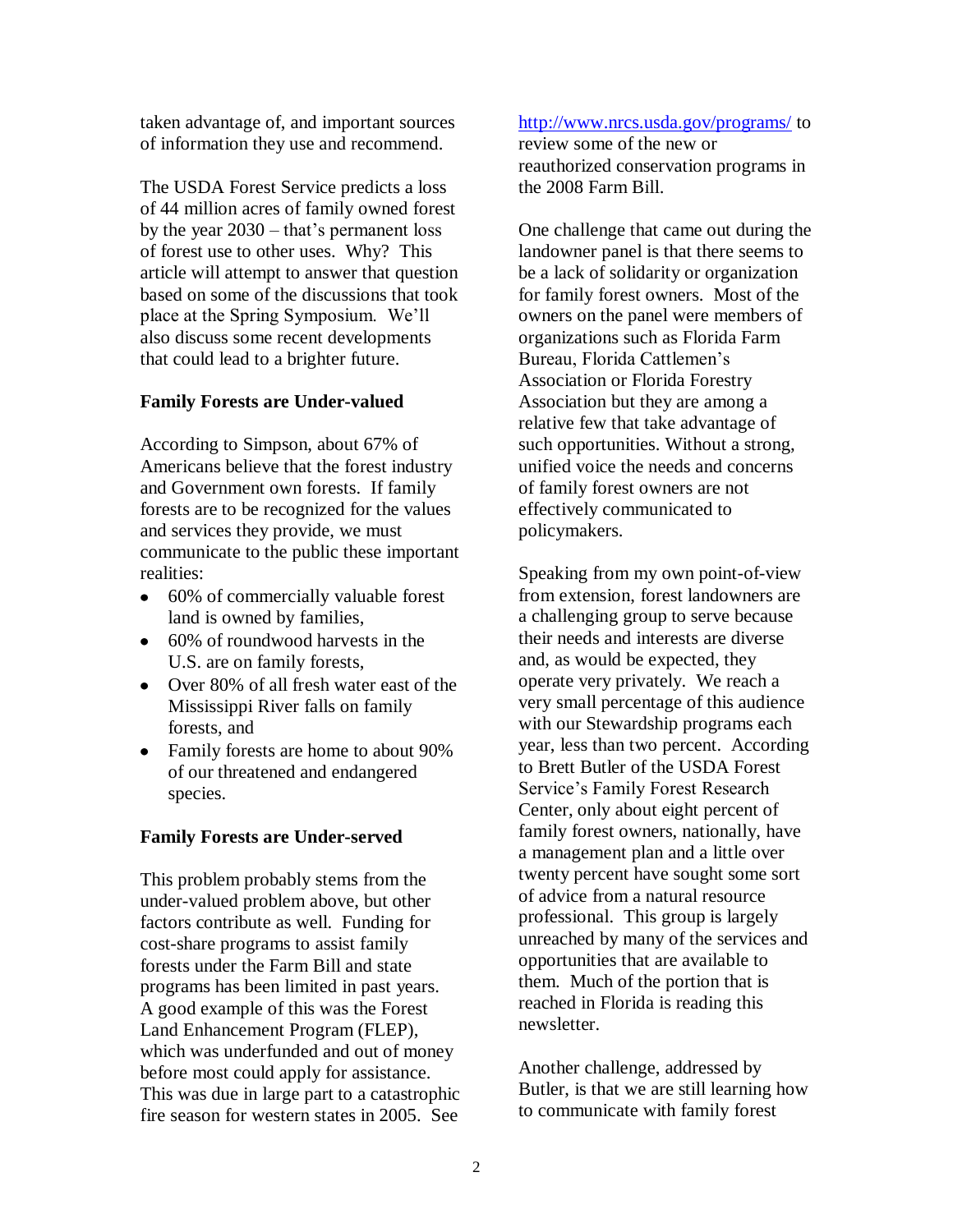owners. As you gathered from reading the title of this newsletter, we very often use the terms "forest" and "stewardship", but recent social marketing research has discovered that few landowners recognize these terms as pertaining to them. Most landowners refer to their "forest" as woods, woodland, trees or plantation. A "forest" is perceived as something much more vast, like what you find in the western U.S. on public lands.

#### **Family Forests are Under Siege**

Sounds like some sort of science fiction thriller. Perhaps a better way to put it is family forests are facing some unintended consequences of changes in the forest industry, taxation policies and other developments.

#### Industry changes

Many changes in the forest products industry, mill operations and imports and exports over the last couple decades have shaped today's markets. Globalization and consolidation of the industry have largely resulted in smaller mill inventories of raw material and lower prices for delivered logs, translating to lower stumpage prices paid to landowners.

#### Tax policy

As discussed at the last Forest Stewardship videoconference on greenbelt and new markets, property taxes are a hot issue for rural/agricultural landowners, property appraisers and local governments. Local taxation on land, especially the "highest and best use" category, can be overwhelming and may result in land sales and subsequent conversion to development. For family forest owners not engaged in intensive management, there may a social benefit gained by

extending greenbelt assessment beyond lands devoted to commodity production to those providing environmental services.

Bob Simpson observed that many from both ends of the political spectrum now agree that the estate tax, often referred to as the "death tax", is no longer a class issue. It is an environmental issue. One landowner on the panel identified the death tax as the biggest threat to family forests. Heirs forced to pay 45 to 55% of a forest estate's value will more than likely be forced to liquidate some part or all of the resource, and the legal cost of setting up tax shelters to protect heirs and property are very costly.

#### Green building standards

Green building rating systems give credit to structures and designs that are energy efficient and have minimal environmental impact. Federal, state and local governments are increasingly rewarding certified green buildings or developments with tax credits. This is beneficial but one particular rating system works against forest products grown on most family forests. The United States Green Building Council's Leadership in Energy and Environmental Design (LEED) favors non-wood materials for construction and the credits that it does award for wood go only to Forest Stewardship Council (FSC) certified wood. This removes wood grown on certified Tree Farms, Stewardship Forests and otherwise well-managed forests from a growing and significant market. Furthermore, the LEED standard does not consider the significantly greater energy required to produce non-wood construction materials. LEED also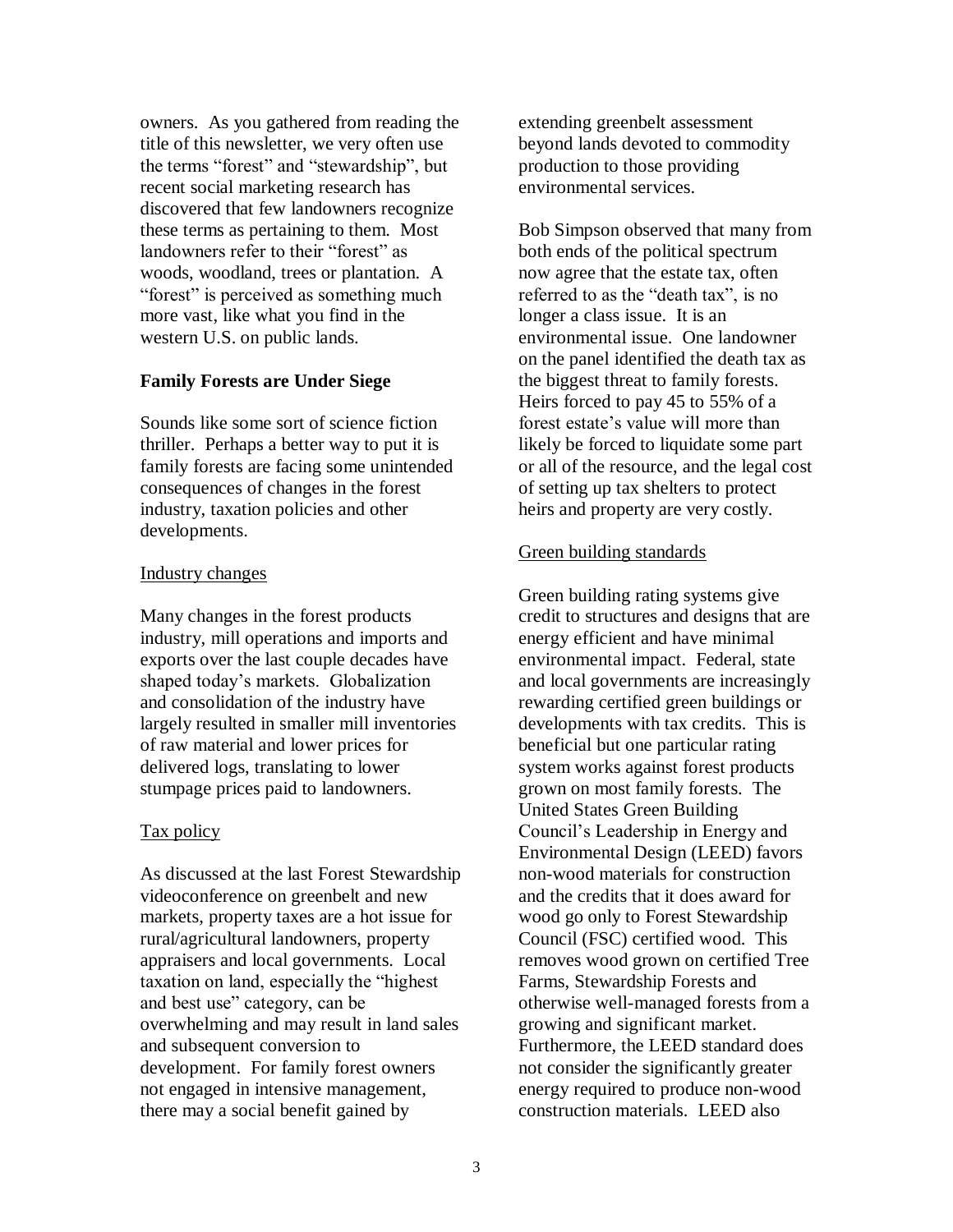disregards the non-renewable nature of these materials and the environmental impacts of their production.

#### **Charting a Brighter Course**

Staying on the current track could lead to the loss of a large portion of our family forests, which is not a good option. Changes now taking place in the market, service and policy arenas will shape how the family forest landscape will look in coming decades.

#### New markets increase value

*Wood to Energy*: Sustainable forest management on private forests can and is providing woody biomass for energy. Over the last year there have been several articles in the press forecasting that the timbered regions of Florida will soon be an important source of renewable energy. The new Green Circle Energy plant in Cottondale, Florida just celebrated its opening in June. Much of the wood for this mill will come from private lands within a 50-mile radius of Cottondale. Green Circle will eventually produce 4,000 tons of energy pellets per day, to be shipped to Europe for electricity production. Mr. John Gould, Florida Tree Farmer and co-editor of this newsletter, had one of the first timber sale contracts with Green Circle in 2008.

*Carbon trading*: A short time ago the issue of climate change was a new and somewhat abstract concept to most landowners and forestry professionals, but it is now prominent in our newspapers, journals, meetings, workshops, conferences and forums and the Spring Symposium was no exception. Scott Sager of Environmental Services described the growing carbon trading opportunity in a tone of cautious

optimism. Carbon trading offers an additional income stream to landowners for growing trees, a practice they are already doing in many cases. With a few prominent carbon aggregators emerging there are now opportunities for landowners to become involved in this new market. However, Scott pointed out that without a binding cap and trade protocol and widely accepted standards for carbon trading, this market is now a "wild west". Carbon credits are unregulated commodities so trading platforms and standards vary. Also, there is no legal precedent for chain of custody so landowners, with and without carbon contracts, are advised to include a provision in timber sale contracts that the seller retains the carbon credits associated with all products sold.

#### New visions for landowner services

The Florida Forestry Association recently announced that it is engaged in a visioning process in order to better serve what is now among its most important constituents – the family forest owner. With many of its industry stakeholders having sold much of their land, the Association recognizes that private nonindustrial landowners now hold the key to the future of Florida's forests and the industry which relies on them.

A wide array of partners, including the Florida Division of Forestry, University of Florida, Florida Forestry Association, Florida Fish and Wildlife Conservation Commission and others, are working together to develop multiple approaches to reach more family forest owners with important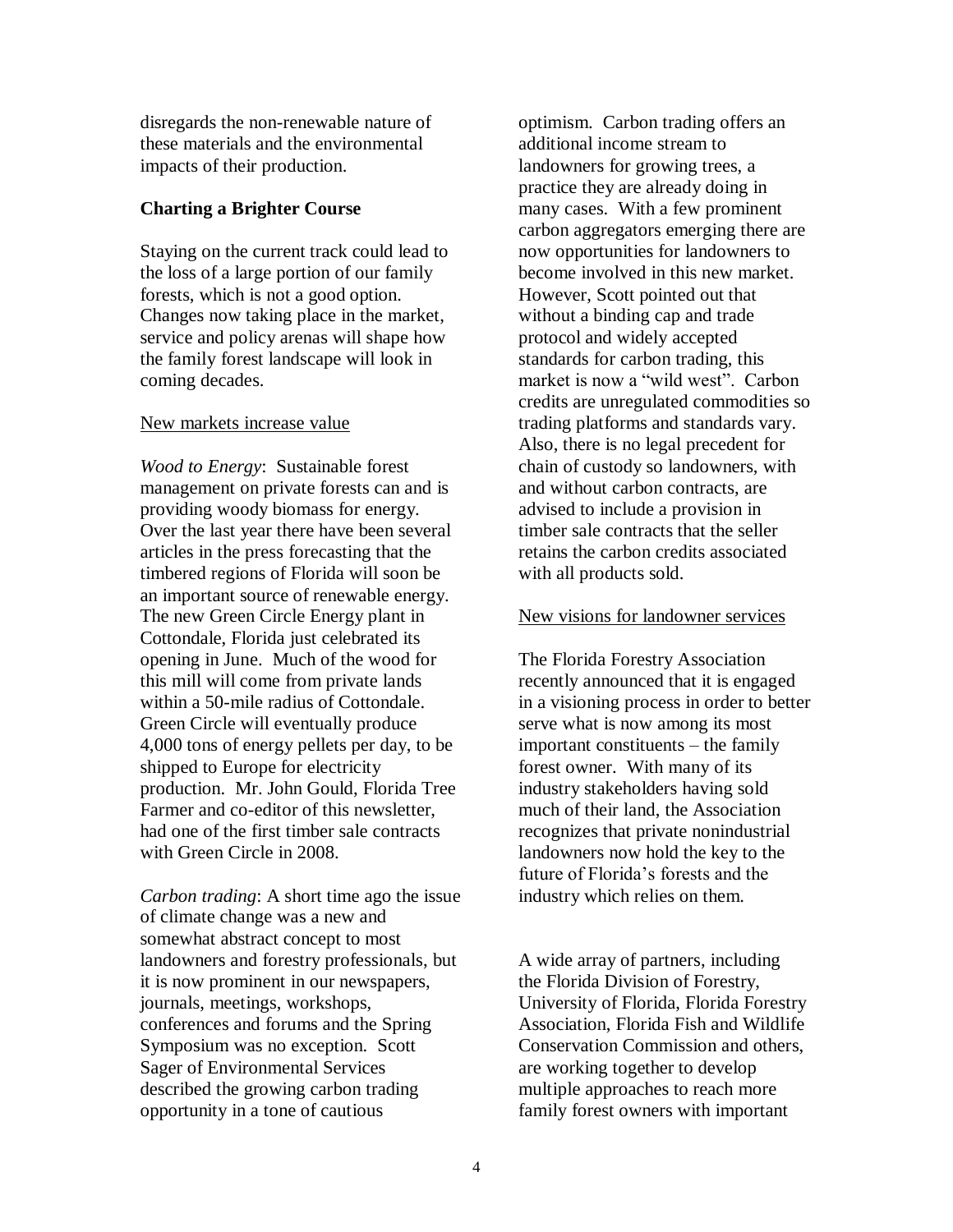information regarding land management and planning.

#### Lifting the siege: revising tax policy

Recent legislation passed in the Florida legislature makes some small but deliberate steps toward a more level playing field for ad valorem taxation on private forest lands. HB 909 provides that no minimum acreage be required to qualify for the greenbelt agricultural assessment, changes the makeup of the value adjustment board to include two non-government citizen members, and eliminates a property appraiser's presumption of correctness when an appraisal is contested.

Amendment 4, The Conservation Amendment, will appear on the ballot on November 4, 2008. If passed by voters, landowners who place their environmentally significant lands into perpetual conservation protection, by a conservation easement or other mechanism, will be exempted from property taxes. Amendment 4 also allows those who use their lands for conservation purposes to be taxed at the same rate as those who have agricultural lands. While diminishing government revenue, this initiative could reduce public expenditures as conserved lands cost the public very little, requiring no ongoing public services, such as police, roads and public schools as are required with developed lands.

The Estate Tax will be repealed in 2010 but will resume at its peak rate of 55%, unless revoked permanently by Congress and the President, in 2011.

#### Green building standards we can support

While the LEED rating system described above currently works against family

forests by recognizing FSC certified wood only, the Green Globes and the National Association of Home Builders Green Building Guidelines recognize the value of wood in construction, including that grown on family forests. The American Forest Foundation and others who represent the interests of family forest owners, are working toward including these family-forest-friendly guidelines in green building legislation.

#### **Conclusion**

My wife sometimes calls me a pessimist because I often see the downside of an issue before the upside… kinda like I did with this article. That said, seeing and being a part of a collective movement to find ways to sustain family forests into the next century has made me a bit more hopeful. I believe we can sustain family forests if we join forces with public and private partners to work toward that end with a strong and unified voice.

# **Congratulations Don Ashley, Forest Stewardship Landowner of 2007!**

Ashley Farms is a unique mix of natural and planted pines and hardwoods, agricultural fields, wildlife openings, ponds and a lake. Don Ashley's multiple-use objectives for the property are to incorporate timber, wildlife habitat, soil and water conservation, recreation, and aesthetics. Timber management on the property is based in sound forest management planning and practices, and provides a sustained income from the sale of forest products. Wildlife management is targeted for game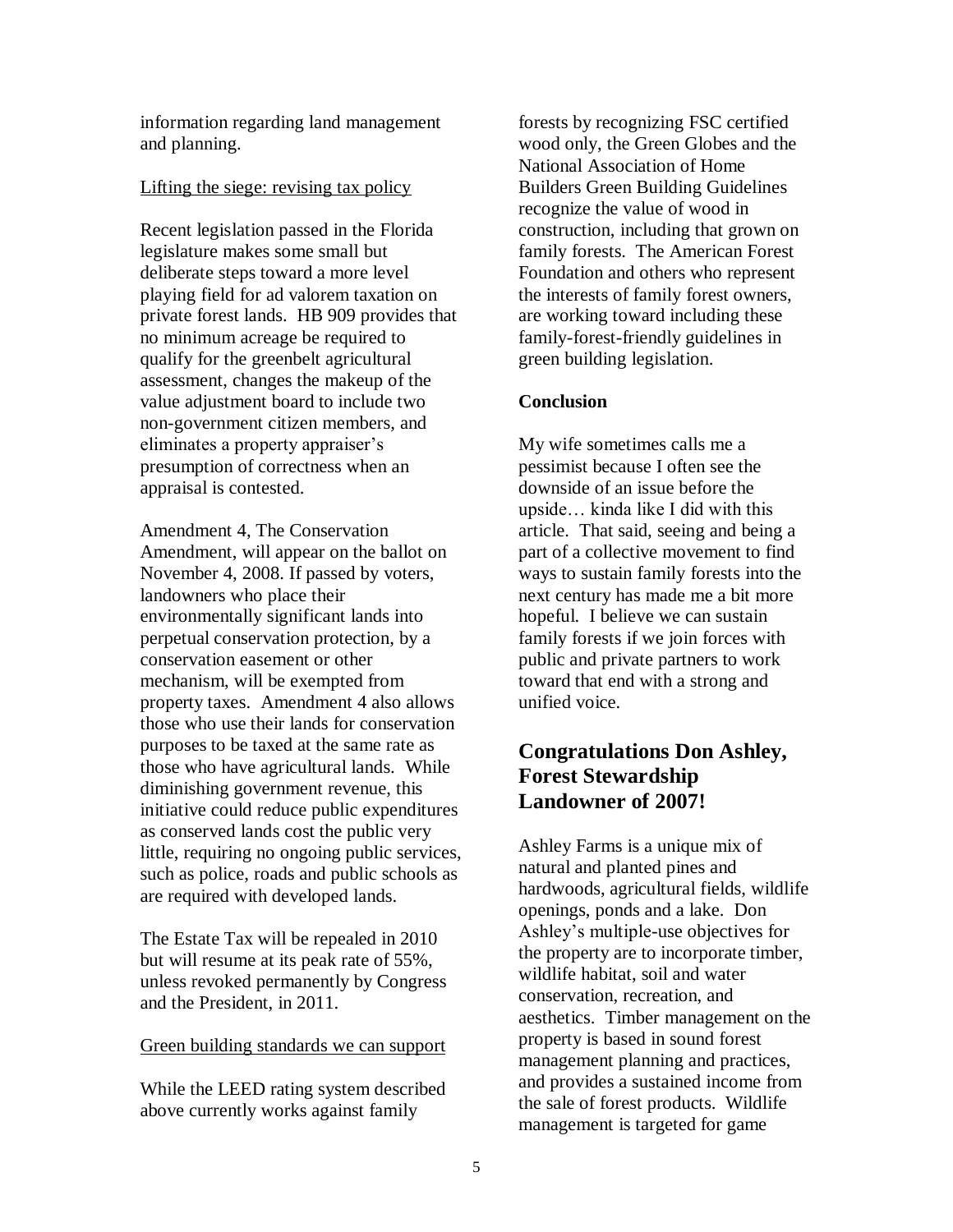species such as quail, turkey, waterfowl and whitetail deer; but many non-game birds and mammals also benefit from wildlife and timber management activities. With downtown Madison only about two miles away and two major State Highways on the south and east borders, prescribed burning on this property is a challenge, but essential to improving wildlife habitat and decreasing wildfire hazards. Carefully planned prescribed fire and commercial thinnings are used to open up areas of dense pine and hardwoods to allow sunlight to reach the understory and promote new vegetation for wildlife. We'll have an opportunity to meet Mr. Ashley and see the property on November 6. See the tour announcement in this issue.

# **Many Thanks to these Landowners for Hosting Stewardship Tours in 2007-2008:**

*Jack Buford and Dick Cochran*, Buford-Cochran Tract, Gadsden County *Jerry and Sandra Williams* Cognito Farm, Bradford County *Ernest and Jo Ann Palmer* Tree Top Lodge, Lake County *Doug and Teresa Moore* South Prong Plantation, Baker County *Jon and Carol Gould* Gould Tree Farm, Washington County

# **Thanks 2007-2008 Florida Forest Stewardship Program Sponsors:**

Many THANKS to these businesses for their support of this year's Forest Stewardship Program events: Blanton's Longleaf Container Nursery, Environmental Services, Inc., F&W Forestry Services, Farm Credit of North Florida, Farm Credit of Northwest Florida, Florida Farm Bureau,

Florida Forestry Association, Forestland Management, International Forest Company, Jowett & Wood Consulting Foresters, Manning Forestry, Marden Industries, Southern Forestry Consultants and Suwannee Lumber Company.

If your business or organization is interested in supporting Florida's Forest Stewardship Program events in 2008- 2009, contact Chris Demers, [cdemers@ufl.edu](mailto:cdemers@ufl.edu) or (352) 846-2375.

#### **Photos from 2007-2008 Tours:**



Jack Sager has a close encounter with the chickens at Cognito Farm, Bradford County.



Chris Otremba, Chris Demers, Mark Asleson and Ernie Palmer plan the tour at Tree Top Lodge, Lake County



Doug Moore (left) welcomes the group to South Prong Plantation, Baker County



Chris Demers and Jon Gould, Gould Tree Farm, Washington County



John Rudnianyn, Richard McGinley and Bill Bennett get a closer look at Doug Moore's "antihog" feeder.



Forrest Dilmore prepares some award-winning chow, Gould Tree Farm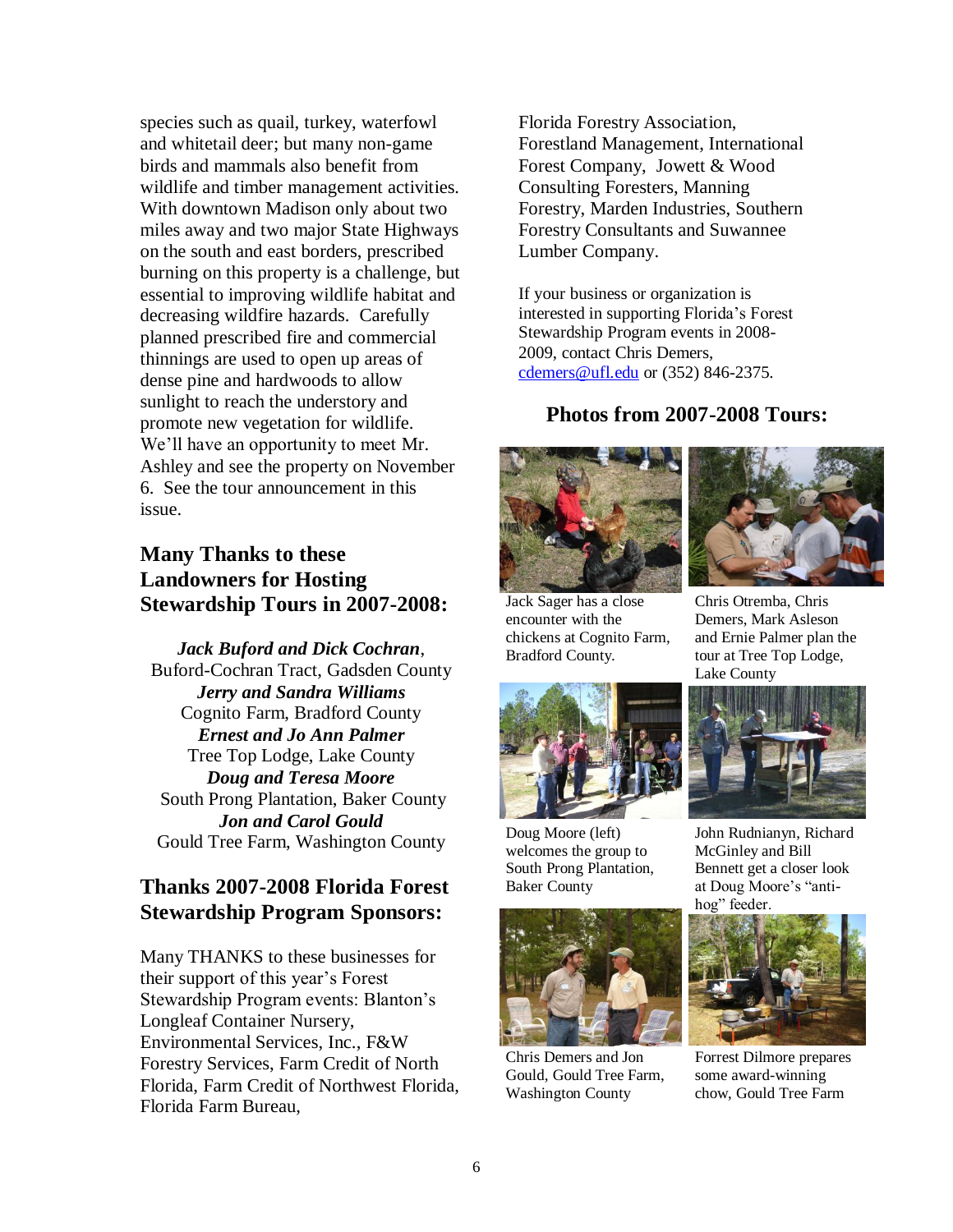

**Property Tour** *Stewardship Property of Bud and Karen Turner Okaloosa County, FL*

# **Date:** *Thursday, October 23, 2008; meet and greet at 8:30 AM CT, program begins promptly at 9:00*

**Activity:** Bud and Karen Turner purchased their 203-acre property in 1993. It was in poor shape at that time: thick hardwood stands, off-sight pines and yaupon holly so thick even the deer had a hard time making their way through it. However, Mr. Turner wasn't discouraged. He had a vision for the property. Growing up on his Grandfathers ranch with longleaf pine, wiregrass, and Florida cracker cows; he wanted to bring some of that history and legacy to his own property. A little over 40 acres were cleared and replanted, under the Wildlife Habitat Incentive Program, in longleaf pine and a prescribed burning plan was implemented. He has also thinned the rest of the pines to create a silvopasture - pines and cattle. The property is a multiple-use Mecca. He uses goats for brush control and manages hay fields, threatened and endangered species, and timber. Cogongrass has recently become a challenge as well. Mr. Turner and his family are exemplary Stewardship landowners that have a vision of managing their land not only for their enjoyment but for future generations too. They were also recently certified as a Tree Farm. Join us for a tour of the property to see what can be accomplished with a vision, a plan and a lot of hard work.

- **Register:** A sponsored lunch will be served on-site after the tour, sponsors TBA. This program is free but you must preregister. **Call the Okaloosa County Extension Office at (850) 689-5850 to register.** *Attendance will be limited so please register soon!*  Directions are on the back of this announcement. Please share with others who may be interested.
- **A Service of: Florida Division of Forestry, Forest Stewardship Program** Florida Fish and Wildlife Conservation Commission University of Florida, IFAS, School of Forest Resources and Conservation University of Florida, IFAS, Okaloosa County Cooperative Extension Service USDA Natural Resources Conservation Service

**Funding for Florida's Forest Stewardship Program is provided by the USDA Forest Service through the Florida Department of Agriculture and Consumer Services Division of Forestry and a grant from the Sustainable Forestry Initiative.**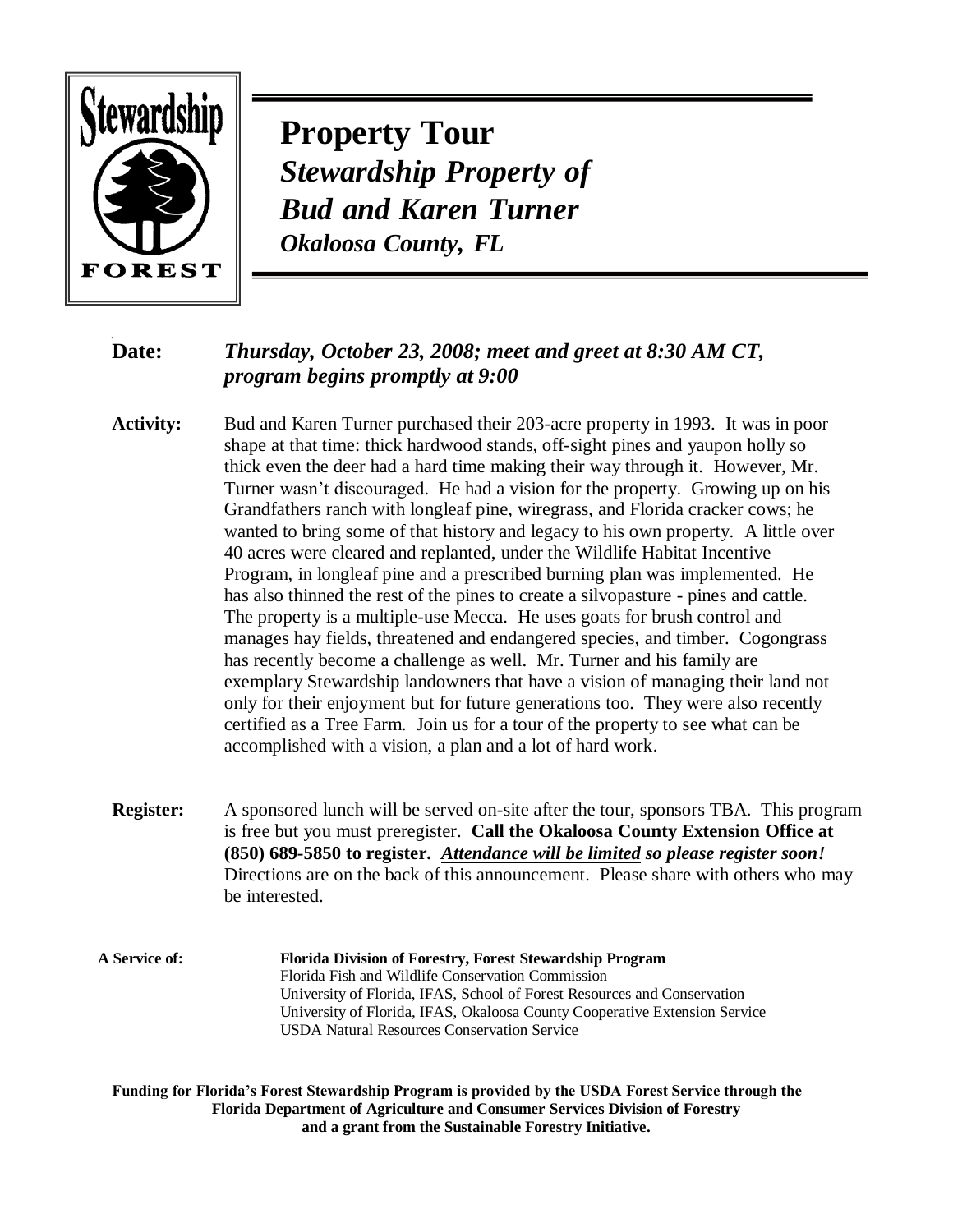# **Directions to Bud and Karen Turner's**

-Take I-10 to Exit 56, Crestview Exit.

-Turn north onto SR-85 toward Laurel Hill.

-Go through Crestview on SR-85 and continue through Silver Springs, Garden City, Campton and Okaloo to Hwy 602.



# **Meet at the property at 8:30 AM CT October 23, 2008**

**Questions about this or other Forest Stewardship Program activities can be directed to Chris Demers at 352-846-2375 or by email at cdemers@ufl.edu. For more information and events see the UF Forest Stewardship Web site at:** 

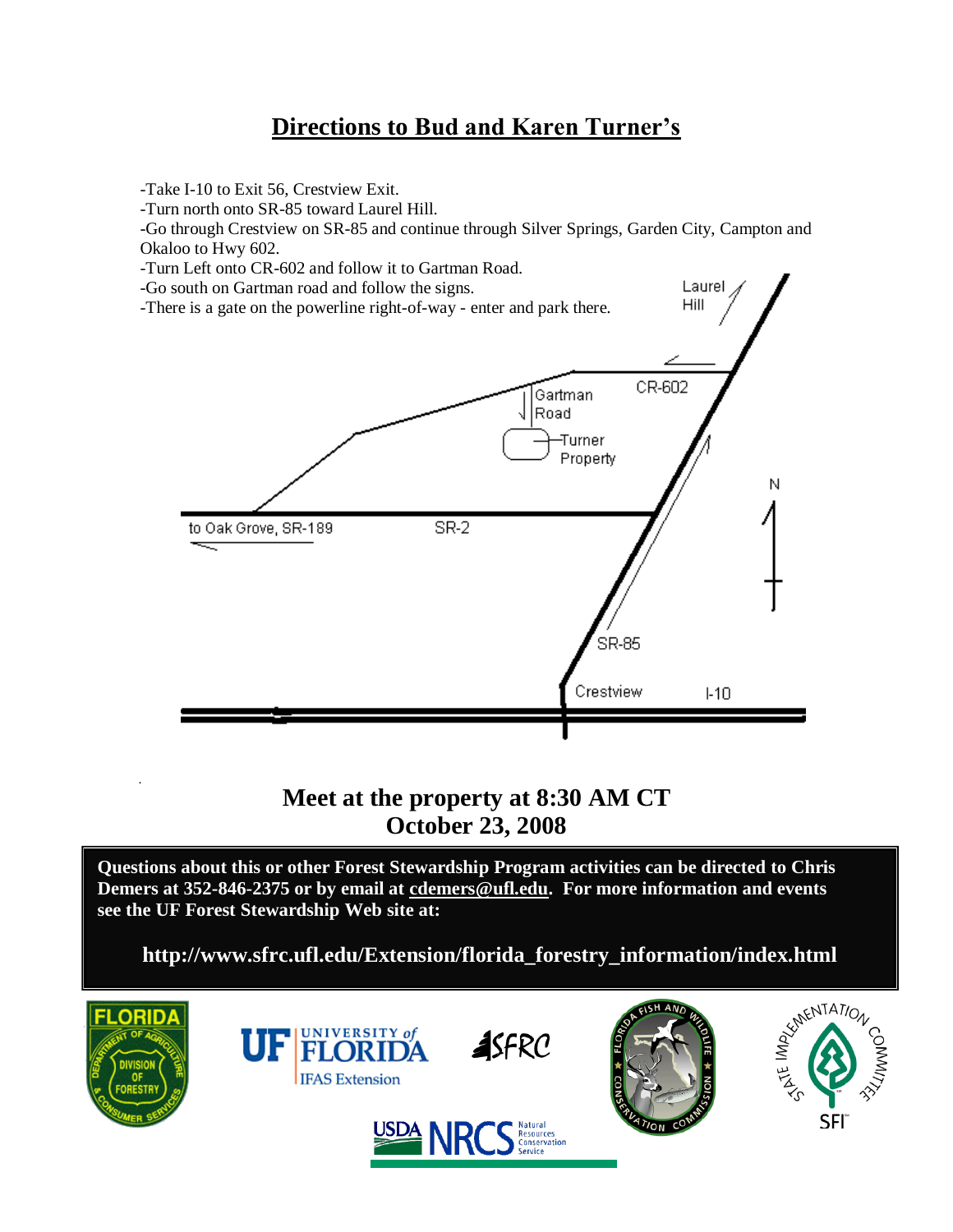

**Property Tour: Ashley Farms** *Stewardship Property of Don Ashley 2007 Forest Stewardship Landowner of the Year Madison County, FL*

# **Date:** *Thursday, November 6, 2008; meet at 9:00 AM ET, tour will begin promptly at 9:30*

- **Activity:** Ashley Farms is a unique mix of natural and planted pines and hardwoods, agricultural fields, wildlife openings, ponds and a lake. Don Ashley's multipleuse objectives for the property are to incorporate timber, wildlife habitat, soil and water conservation, recreation, and aesthetics. Timber management on the property is based in sound forest management planning and practices, and provides a sustained income from the sale of forest products. Wildlife management is targeted for game species such as quail, turkey, waterfowl and whitetail deer; but many non-game birds and mammals also benefit from wildlife and timber management activities. With downtown Madison only about two miles away and two major State Highways on the south and east borders, prescribed burning on this property is a challenge, but essential to improving wildlife habitat and decreasing wildfire hazards. Carefully planned prescribed fire and commercial thinnings are used to open up areas of dense pine and hardwoods to allow sunlight to reach the understory and promote new vegetation for wildlife. Join us for a tour of an exemplary property and landowner.
- **Register:** A sponsored lunch will be served on-site after the tour, sponsors TBA. This program is free but you must preregister. **Call the Madison County Extension Office at (850) 973-4138 to register.** *Attendance will be limited so please register soon!*  Directions are on the back of this announcement. Please share with others who may be interested.
- **A Service of: Florida Division of Forestry, Forest Stewardship Program** Florida Fish and Wildlife Conservation Commission University of Florida, IFAS, School of Forest Resources and Conservation University of Florida, IFAS, Madison County Cooperative Extension Service Southern Forestry Consultants

**Funding for Florida's Forest Stewardship Program is provided by the USDA Forest Service through the Florida Department of Agriculture and Consumer Services Division of Forestry and a grant from the Sustainable Forestry Initiative.**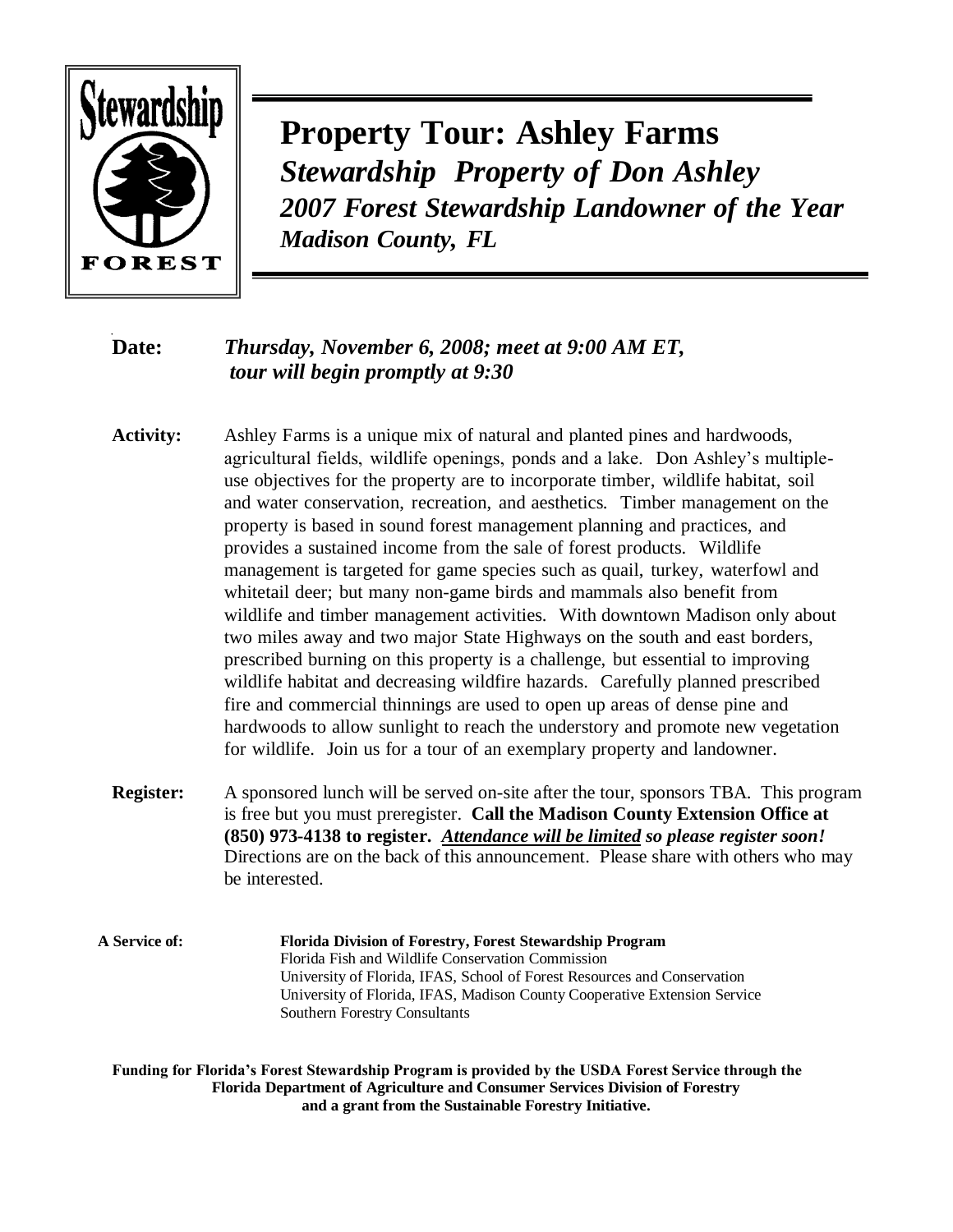# **Directions to Ashley Farms**

The property is located just a couple of miles north of the City of Madison:

-From either I-10 or US 90, take State Road 53 North (Exit 258 off the Interstate)

-Travel 7.0 miles (from I-10) or 1.5 miles (from US 90) on SR 53 - to Little Cat Road (Madison County Road 146).

-Turn west (left) onto Little Cat Road, then proceed approximately  $1/3^{rd}$  mile to the  $1^{st}$ gate on the north (right) side of the road. Enter



**Questions about this or other Forest Stewardship Program activities can be directed to Chris Demers at 352-846-2375 or by email at cdemers@ufl.edu. For more information and events see the UF Forest Stewardship Web site at:** 









Southern Forestry **Consultants** 

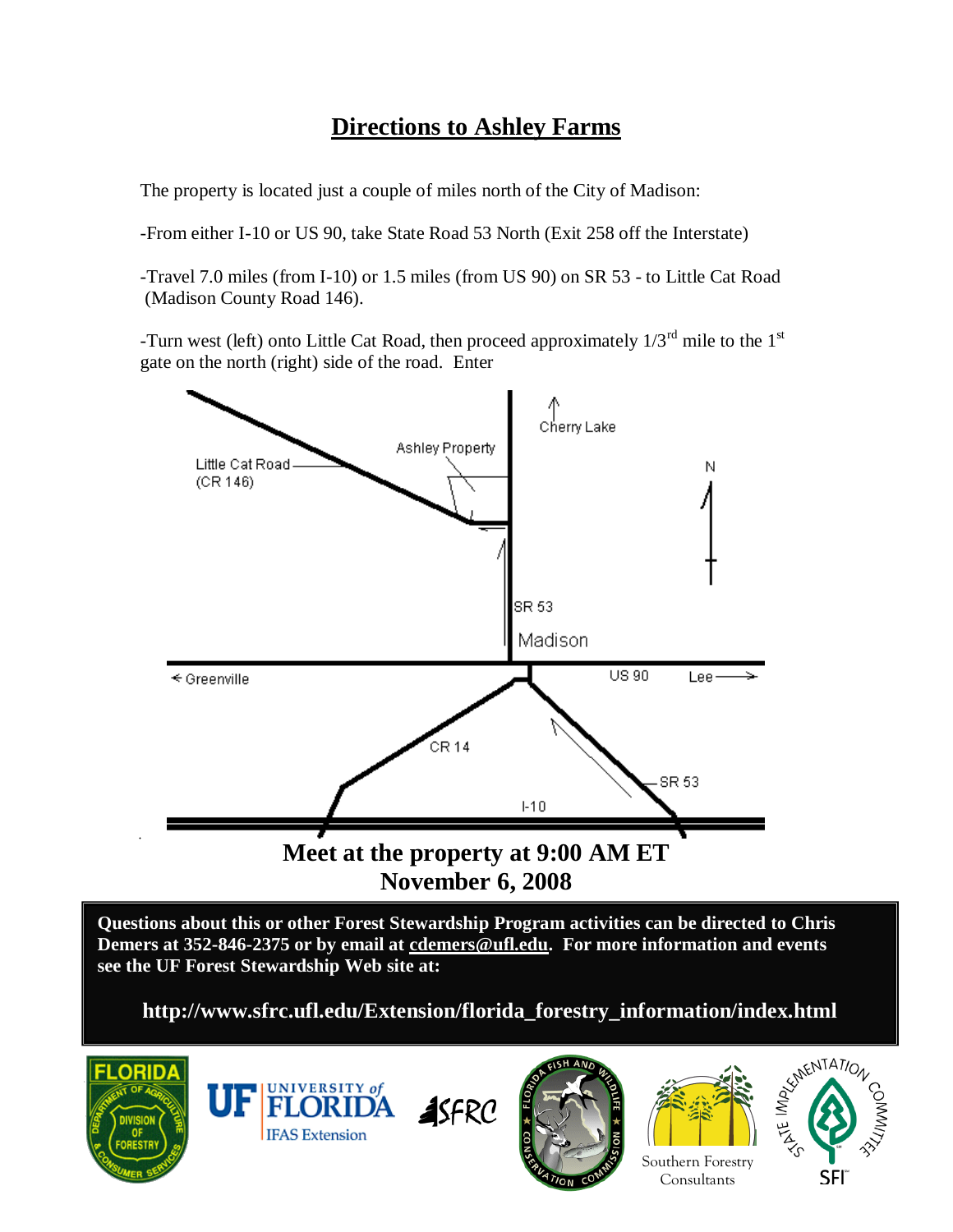# **Timber Price Update**

The timber pricing information below is useful for observing trends over time, but does not necessarily reflect current conditions at a particular location. Landowners considering a timber sale are advised to solicit the services of a consulting forester to obtain current local market conditions. Note that price ranges per ton for each product are also included.

Stumpage price ranges reported across Florida in the 2<sup>nd</sup> Quarter 2008 Timber Mart-South (TMS) report were:

- Pine pulpwood: \$16 \$28/cord (\$6 \$11/ton),  $\uparrow$  slightly (from average 1<sup>st</sup> Quarter  $\bullet$ 2007 prices)
	- Pine C-N-S: \$38 \$52/cord (\$14 \$19/ton), ↓
- Pine sawtimber: \$76 \$99/cord (\$28 \$37/ton), ↓
- Pine plylogs: \$77 \$104/cord (\$29 \$39/ton), ↓ slightly
- Pine power poles: \$102 \$164/cord (\$38 \$61/ton), ↓
- Hardwood pulpwood: \$9 \$28/cord (\$3 \$10/ton), ↑

#### **Trend Report**

With the exception of those for pine and hardwood pulpwood, average Florida stumpage prices were down for all products in the  $2<sup>nd</sup>$  Quarter 2008. Pulpwood prices remained at their peak average price in the last 4 years. As was the case last quarter, chip-n-saw prices continue to decline and sawtimber prices remain low due to a continued slump in construction activity. Over the last year, a total of nine major sawmills have closed across the South, two of them in Florida, and many have reduced production capacity by ten to twenty percent. Bio-energy opportunities continue to develop across the U.S., with ten new wood-to-energy projects starting during the second quarter. Green Circle Bio Energy in Cottondale, FL just celebrated their opening in June.